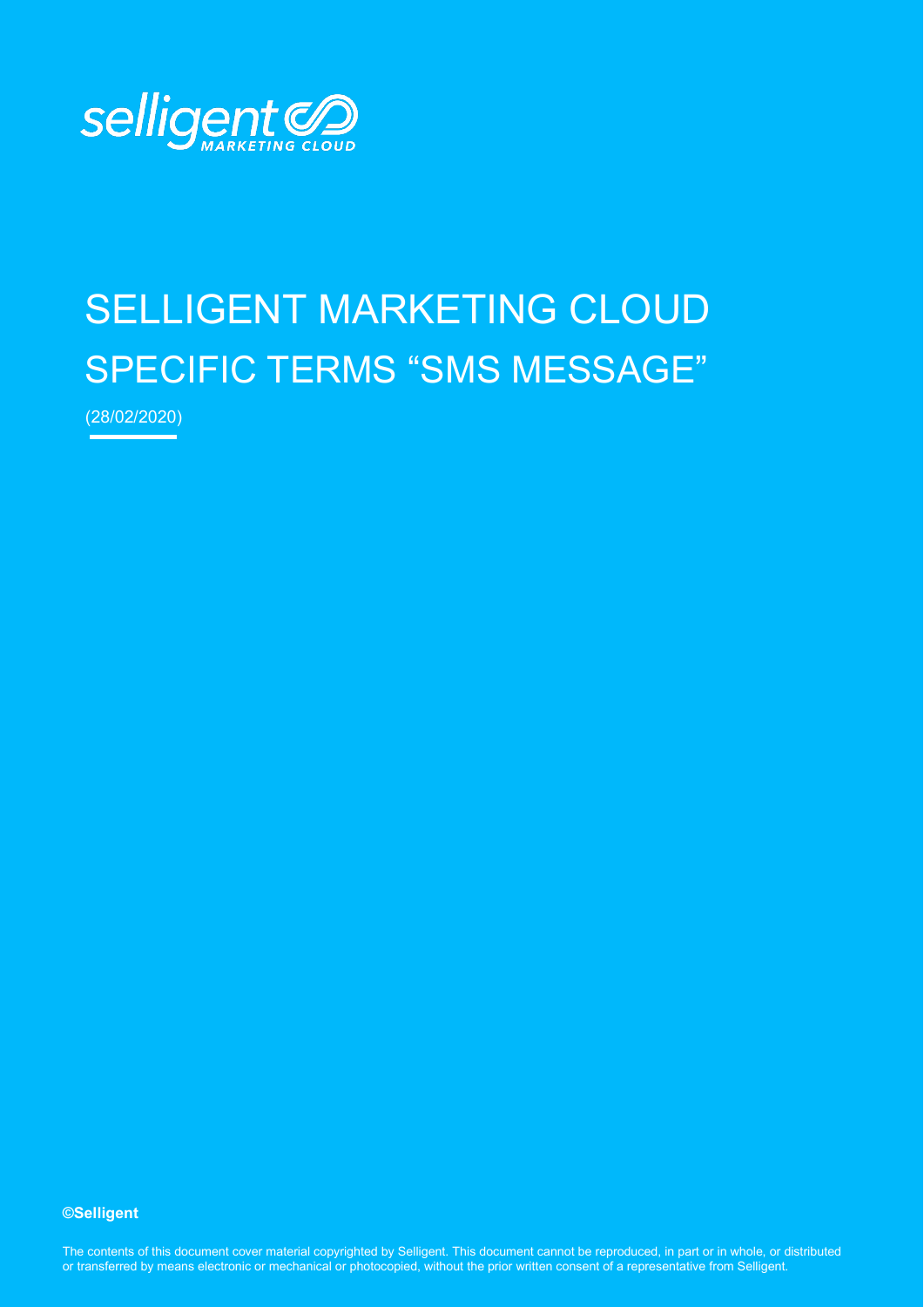

# **IT IS AGREED AS FOLLOWS:**

(A) Under the Contract between the parties, the Client wishes to use Selligent to send SMS messages from the Software.

(B) Selligent has therefore established a partnership with the subcontractor So Mobile, which offers Selligent and its clients services which make it possible to send text messages (the '**SMS Service'**).

In view of the above, the following has been agreed.

### **A. Subject & commercial conditions**

# **Agreed service:**

**• Type of activity(-ies) concerned**: sending of SMS<sup>[1](#page-1-0)</sup>, to mobile telephone numbers via the SMS Service.

• **Unsubscribe requests**: Selligent will send the unsubscribe requests received (STOP replies) in real time to the Client– an automated procedure will be developed for this purpose. The Client undertakes to take into account these unsubscribe requests within 48 hours (CNIL obligation) in its client base. The Client agrees that Selligent and its subcontractors have the right to filter when sending files to the SMS Service for new posts.

• **Geographical area (s) for message dispatch**: METROPOLITAN France and International.

The telephone numbers must be in international format (i.e. '336xxxxxxxx' or '337xxxxxxxx' for SMS addressed to metropolitan France), with no spaces or space characters. All numbers which do not meet the criteria above (i.e. incorrect format, landlines, etc.) will be invoiced but the message will not be delivered.

# **Prices:**

• **Set-up costs<sup>[2](#page-1-1)</sup>** : See Sales Order.

• **24/7 support**: The procedure for contacting the Support service is set out in the SLA for the SMS Service (see Annex 1). The assistance Services will be invoiced in accordance with the terms of the Contract. The Client must send all assistance requests to Selligent and may under no circumstances contact Selligent's subcontractor.

• **Minimum invoice**: NA

• **SMS price at destination:**

• **From metropolitan France**[3](#page-1-2) **in France Direct Operator**[4](#page-1-3) : EUR 0.044 exclusive of tax (the French recipient being abroad will have no impact on the price of the SMS invoiced to the Client);

• **From Morocco**: EUR 0.039 exclusive of tax (the Moroccan recipient being outside Morocco will have no impact on the price of the SMS invoiced to the Client);

• **From Belgium, the Netherlands, Spain or Germany**: EUR 0.054 exclusive of tax (the recipient being outside the country will have no impact on the price of the SMS invoiced to the Client);

• **From the rest of the world**: EUR 0.074 exclusive of tax (the recipient being outside the country will have no impact on the price of the SMS invoiced to the Client);

In order to avoid misunderstandings: the Client is aware of what was agreed in Article 6 below ('Price and payment conditions') between the Parties concerning amendments to prices

#### **B. Contractual terms**

#### **Article 1 Subject**

The subcontractor of Selligent, SO MOBILE, operates turn-key software solutions which can be used to send and receive SMS between business applications and computer and remote telecommunication terminals, which accept this type of technology via its platform. Pursuant to these Specific Terms, Selligent makes available to the Client these software solutions and its services, hereinafter referred to as **'Services'**, in the context of sending SMS campaign(s) from files provided by the Client, in accordance with the arrangements set out in these Specific Terms, as recognised and accepted by the Client.

<span id="page-1-0"></span> $1$  The following shall be excluded from this addendum: MMS(+) and SMS+. There will be no incoming traffic routing from end users (any unsubscribe requests received will be transferred to the Client in the file format).

<span id="page-1-2"></span><span id="page-1-1"></span><sup>&</sup>lt;sup>2</sup> This set-up is invoiced only once, i.e. whenever the service is activated for the Client.<br><sup>3</sup> To avoid any misunderstandings: the French overseas territories and departments are not included in metropolitan France.

<span id="page-1-3"></span><sup>4</sup> "Direct Opérateur France" veut dire que les SMS sont envoyés directement par le Prestataire aux opérateurs français, sans passer par des opérateurs qui pourraient être à l'international.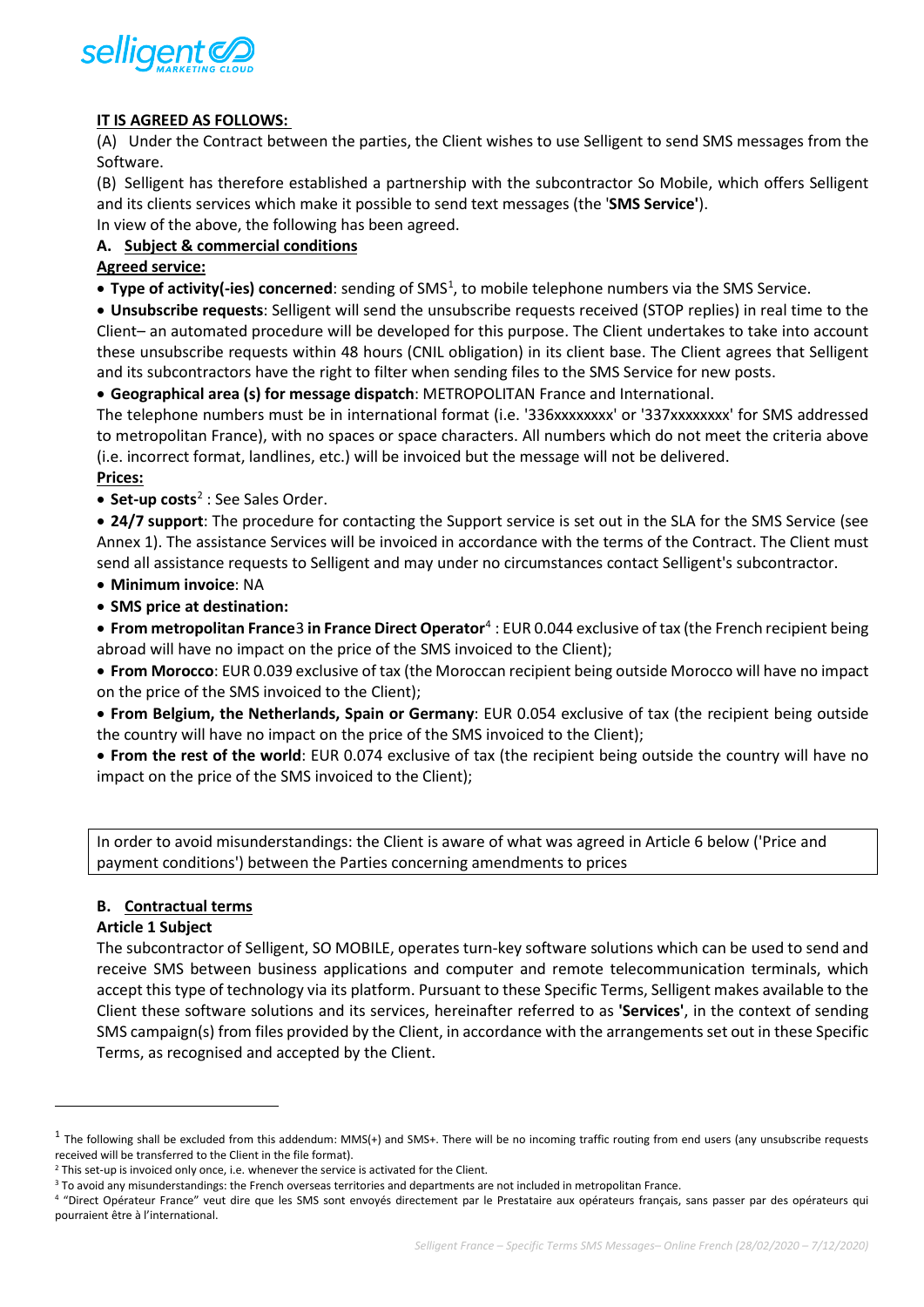### **Article 2 Definitions**

'**Opt-in Base**' refers to the Opt-in base of mobile telephone numbers collected by the Client with a view to running campaigns.

'**Campaign'** refers to the sending of SMS messages to an Opt-in Base by means of networks of various Operators. **'Intellectual property rights'** refers to (i) patents; (ii) copyrights (including, among other things, property rights relating to all securities, computer codes, themes, subjects, characters, concepts, models, animations, sounds, operating modes, moral rights and all related documentation) and the rights concerning databases (excluding traffic data recorded by Selligent and its subcontractors during the implementation of these Specific Terms); (iii) registered or unregistered trade names; (iv) domain names; (v) registered or unregistered designs; (vi) all submissions and requests, renewals and extensions of the rights referred to above in points (i), (ii), (iii), (iv) and (v); other information containing or constituted by technical, operating, financial, marketing data and data planning the activity of the Parties, and (vii) all the rights concerning commercial image and packaging, trade secrets, know-how and other intellectual property rights recognised by national, foreign or international law, or by treaties and conventions in force in any part of the world.

**'Working day'** refers to all days other than Saturday, Sunday and obligatory statutory holidays on the territory of metropolitan France.

'**Dedicated number**' or '**Dedicated short number**' refers to the number of the Operator allocated to SO MOBILE on behalf of a certain Client, for the designated SMS Service<sup>[5](#page-2-0)</sup>.

'**Shared number**' or **'Shared short number'** or '**Alias'** refers to the number of the Operator allocated to SO MOBILE, which can in turn allocate it to several clients, including the Client itself for the designated SMS Service<sup>[6](#page-2-1)</sup>. '**Opt-in**' refers to the User's consent to receive messages. This consent is given when the User collects his mobile telephone number.

'**Party'**: Selligent and/or the Client, where appropriate.

'**Platform**' refers to the software and technology, the licence for which is granted by Selligent to the Client and to which it subscribes, used to deliver standard SMS messages sent by the Client to targeted users on wireless networks, where the Client has subscribed.

**'Operator rules**' refers to the detailed summary annexed to these terms under the heading 'Operator Conditions applicable at local level', setting out the rules issued by the Operators, applicable to the WAP Invoicing Service and/or the SMS/MMS Premium or Standard Service on the Territory concerned.

**'Platform Service'** refers to the SMS standard connection service provided by Selligent and its subcontractors by means of the Platform and connections with Operator.

**'SMS Service'** refers to the service made available by the Client to disseminate messages to end users via the Service Platform.

'**Short Message Service (SMS)**' refers to the GSM telecommunication standard allowing users to receive or send abbreviated messages of an alphanumerical (one hundred and sixty (160) characters), binary (one hundred and forty (140)-bytes) or unicode (70) characters) nature to a GSM telephone.

**'End user(s)'** refers to all subscribers to the Operator networks.

#### **Article 3 Contractual documents**

These Specific Terms complete the Contract of which they form an integral part. All the contractual documents which form part of the Contract shall apply to the SMS Message Service, except in the case of a derogation under these Specific Terms. These Specific Terms may be completed by the Operator Conditions applicable at local level and/or by Technical Documents and/or by any Special Conditions.

The Client will be notified by Selligent of any additional documents mentioned here to the present Specific Terms and these documents (as well as any change made to them) shall take effect on the date indicated in the e-mail notification. Where the Client cannot accept these additional (amended) conditions, it shall lose its right to use the SMS Service. Where it continues to use the SMS Service, the additional (amended) conditions shall automatically apply and shall form an integral part of the Contract.

<span id="page-2-0"></span><sup>&</sup>lt;sup>5</sup> At the time of the signing of the Order Form for the SMS Message Service, the Dedicated Number or Dedicated Short Number Service will not yet be activated. Where the Client expresses the need for such services, the Parties will agree on the contractual and operational arrangements and will sign an Order Form setting out the agreed arrangements.

<span id="page-2-1"></span><sup>&</sup>lt;sup>6</sup> At the time of the signing of the Order Form for the SMS Message Service, the Shared Number, Shared Short Number or Alias Service will not yet be activated. Where the Client expresses the need for such services, the Parties will agree on the contractual and operational arrangements and will sign an Order Form as an additional clause to this addendum setting out the agreed arrangements.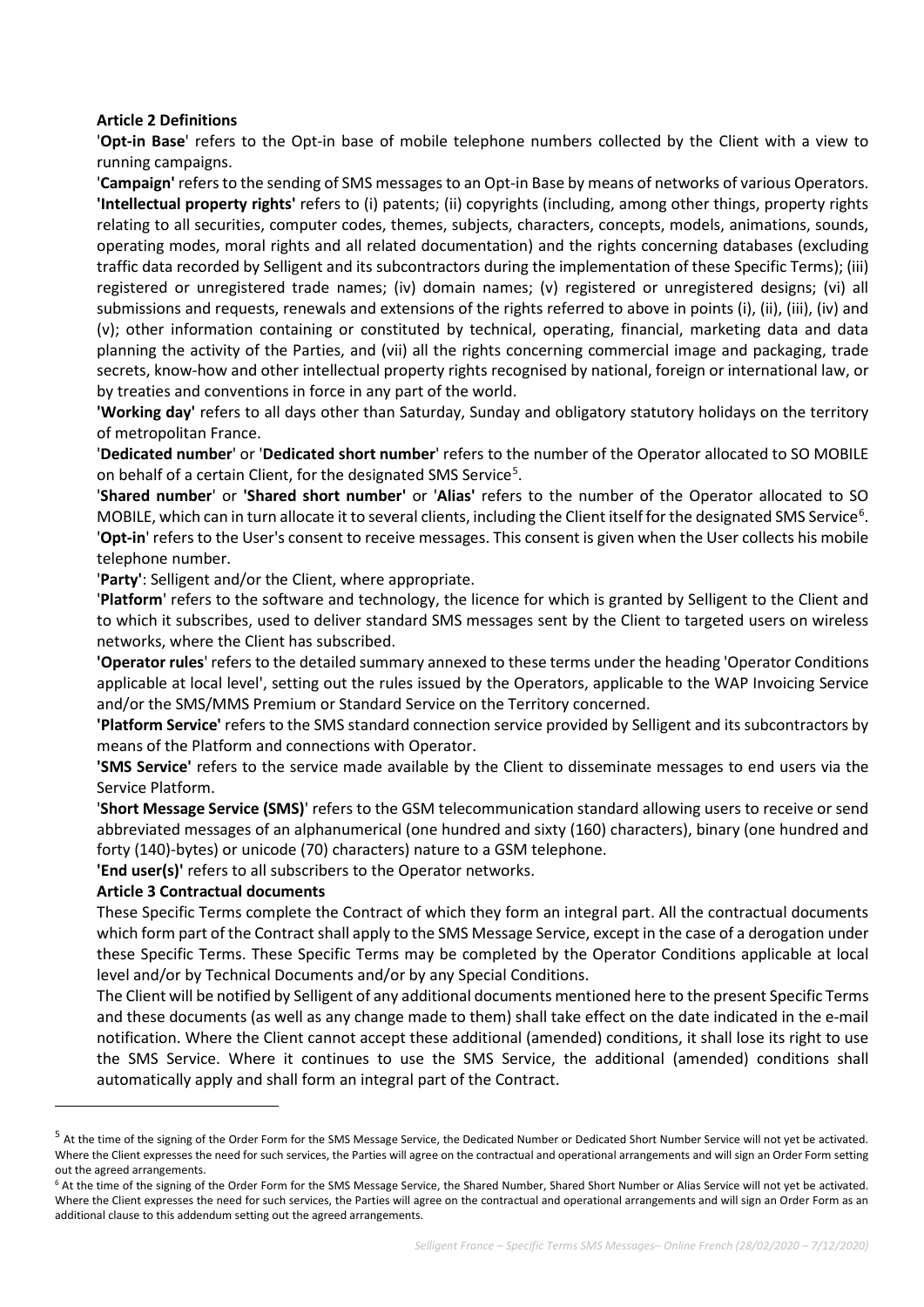### **Article 4 SMS Service Offer**

The SMS Service provides the Client with a unique entry point for the exchange of various types of messages (SMS) with mobile telephone users. Subscription to the SMS Service is effective upon signature of the Order Form for the SMS Service Message. After signature, Selligent makes the technical connections available to the Client as quickly as possible.

# **Article 5 Specific features of the SMS SO MOBILE Service**

**5-1** Selligent and its subcontractor cannot be held liable for any refusal or delay in the validation of any SMS Service by the Operators or regulatory authorities.

# **5-2 Distribution outside metropolitan France**

Selligent can propose a specific supplementary offer of connection to the Client, to allow it to send only SMS messages at a single price per country, as defined in these Specific Terms. This offer does not involve the allocation of a specific short number (dedicated or shared) for the Client. The associated traffic and invoicing are measured and calculated separately for the Client thanks to the creation of a dedicated technical account for the Client.

The Client acknowledges that it has been informed and agrees that this offer will be updated regularly and that it must check the technical availability of access to a given country in the territory before using its connection. The Client acknowledges and accepts that adult services are prohibited under this offer.

# **5-3 Conditions of use of the SMS Service**

The Client defines the distribution list in line with its Opt-in Base and the message content, and programmes the distribution of messages for each campaign. The Client can qualify or filter its Opt-in Base of end users on the basis of criteria, the choice and implementation of which are its sole and entire responsibility.

The Client acknowledges that it has been informed that it is strictly prohibited to use any selection criteria which would directly or indirectly reflect racial origin, political, philosophical or religious opinions, trade union membership, morals or sexual orientation. The Client undertakes to use the SMS Service in accordance with the national legislation in force, prohibiting all content which:

• is violent, threatening, offensive, vulgar, obscene, injurious, abusive, defamatory, illegal, amounting to harassment or prejudicial to respect for human dignity or to equality between men and women;

- is xenophobic, racist or anti-Semitic in character;
- violates public order in any way;
- encourage the commission of crimes and offences;
- promotes weapons, narcotic substances, gambling, medicinal and pharmaceutical products, prostitution (active and passive soliciting);
- constitutes advertising to minors for pornographic services or content;
- mislead by usurping the name or corporate name of other persons or businesses.

The Client acknowledges that it has been informed that the duration of each Campaign depends on the volume to be distributed, the bandwidth available from Operators, and any other technical and/or operational constraint. The protection of end users also requires respect for the hours at which messages can be sent, i.e. exclusively during working hours as defined by the local legislation of the country concerned by the Campaign. Consequently, the Client acknowledges and agrees that the effective duration of a Campaign may exceed the duration which it had initially planned.

The Client uses this service exclusively for sending SMS. Sending SMS/MMS with adult content or promoting adult services is strictly prohibited.

If an end user contacts Selligent, Selligent will inform the Client (the intervention by Selligent will be invoiced at the rates agreed for the Assistance Services in the Contract).

#### **Article 6 Price and conditions of payment**

**6-1** The price and invoicing policy of Selligent are set out in these Specific Terms. However, Selligent may at any time integrate the change in prices for SMS invoiced by So Mobile to Selligent into the prices for SMS invoiced by Selligent to the Client, respecting a notice period of at least 15 days for SMS sent in metropolitan France and at least 5 days for SMS sent internationally. Any change in prices will be notified by Selligent to the Client in writing. Where the Client cannot accept these amended prices, it shall lose the right to use the SMS Service and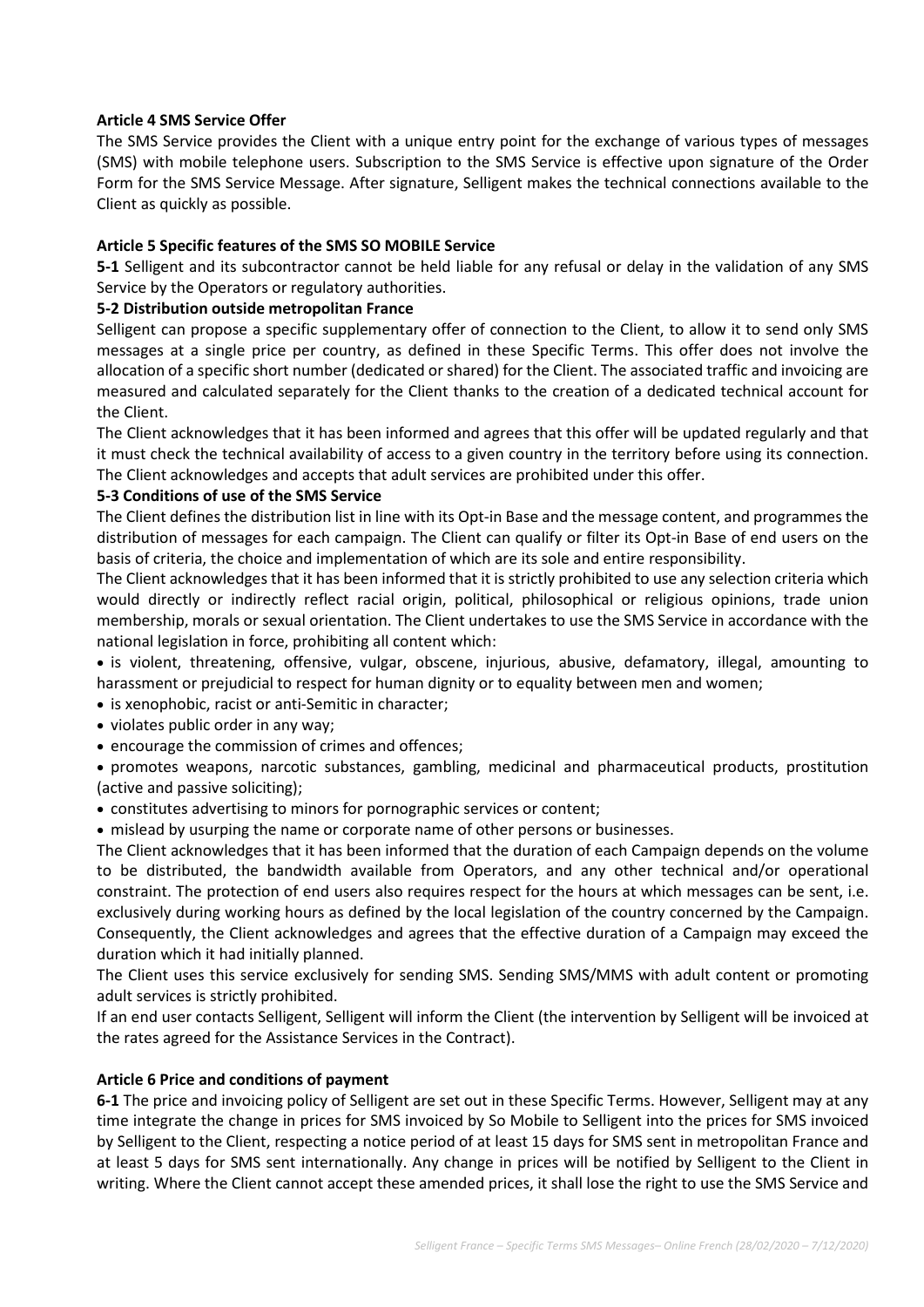is entitled to terminate these Specific Terms (see Article 14-2). If it continues to use the SMS Service, the amended prices will automatically apply.

**6-2** Selligent will invoice the Client in the course of the month following the month in which the SMS were sent. The invoices are payable **by direct debit** within 14 days of the date of invoice. In the event of non-payment within 14 days, starting from the date on which payment was due, the amount of the invoice will be increased by late payment penalties calculated on the amount owed, at a rate equal to the interest rate applied by the European Central Bank for the most recent refinancing exercise, plus 10 percentage points. In addition to the late payment penalties, the fixed recovery indemnity referred to in Articles L.441-6 et D441-5 of the Commercial Code will be due. Selligent is also entitled to de-activate the distribution of SMS and/or to block access to the SMS Service for as long as the Client does not meet its contractual commitments, and the Client will be solely responsible for any consequences resulting from this block or de-activation, without the possibility of appealing against Selligent.

# **Article 7 Obligations of Selligent**

Selligent undertakes to ensure by commercially reasonable means the constant quality and continuity of the SMS Service, as provided for in Annex 1.

Selligent undertakes to perform its obligations by all commercially reasonable means. Selligent and its subcontractors shall not be liable for messages directly distributed by the Operators to end users. Selligent does not guarantee the full reliability of the dispatch and storage of messages which may be subject to interruptions in the service for Operators due, for example, to:

• a breakdown in the messaging infrastructure of the Operator or in the connection, except in the case of error or negligence on the part of Selligent relating to such infrastructure;

- radio telephony interferences caused by atmospheric conditions;
- interferences in wave propagation;
- de-activation of the number allocated to a recipient of the messages;
- the fact that the recipient is outside the coverage zone of the Operator;
- fraud;
- saturation of the SIM card memory.

# **Article 8 Obligations of the Client**

#### **8-1 General provisions**

The Client must comply with:

• all the applicable laws, standards and rules issued by a government of competent authority, and all regulations or codes in force in the sector,

• all the instructions and policies of the Operators which will have been notified to it by Selligent or which will be amended in the local Operator Conditions integrated into these Specific Terms.

In particular, where Selligent and its subcontractors are not directly connected to the Operators in the country in which the end user is located, the Client undertakes to respect the rules applied by the local Operators concerned, rules which will be communicated to it by Selligent. In cases where the Client subscribes to an SMS Service outside France, Selligent will communicate all information of use for the correct provision of the SMS Service.

#### **8-2 Protection of end users**

In particular, the Client must check that all advertising and/or promotional material published by the Client complies with current legislation ad standards.

The Client acknowledges that spam is strictly prohibited and that the prior agreement of the end recipient is required (Opt-in) for the reception of any type of message or product, except where the recipient's contact details have been obtained directly from him under the conditions set out in Article L34-5 of the Post and Electronic Communications Code.

Each end user must be able to easily cancel the agreement previously given, with immediate effect (Opt-out). Selligent will be entitled to request at any time proof of the end user's prior agreement, except if the recipient's contact details have been obtained directly from him under the conditions set out in Article L34-5 of the Post and Electronic Communications Code. If such proof is not provided, within 20 days following the request,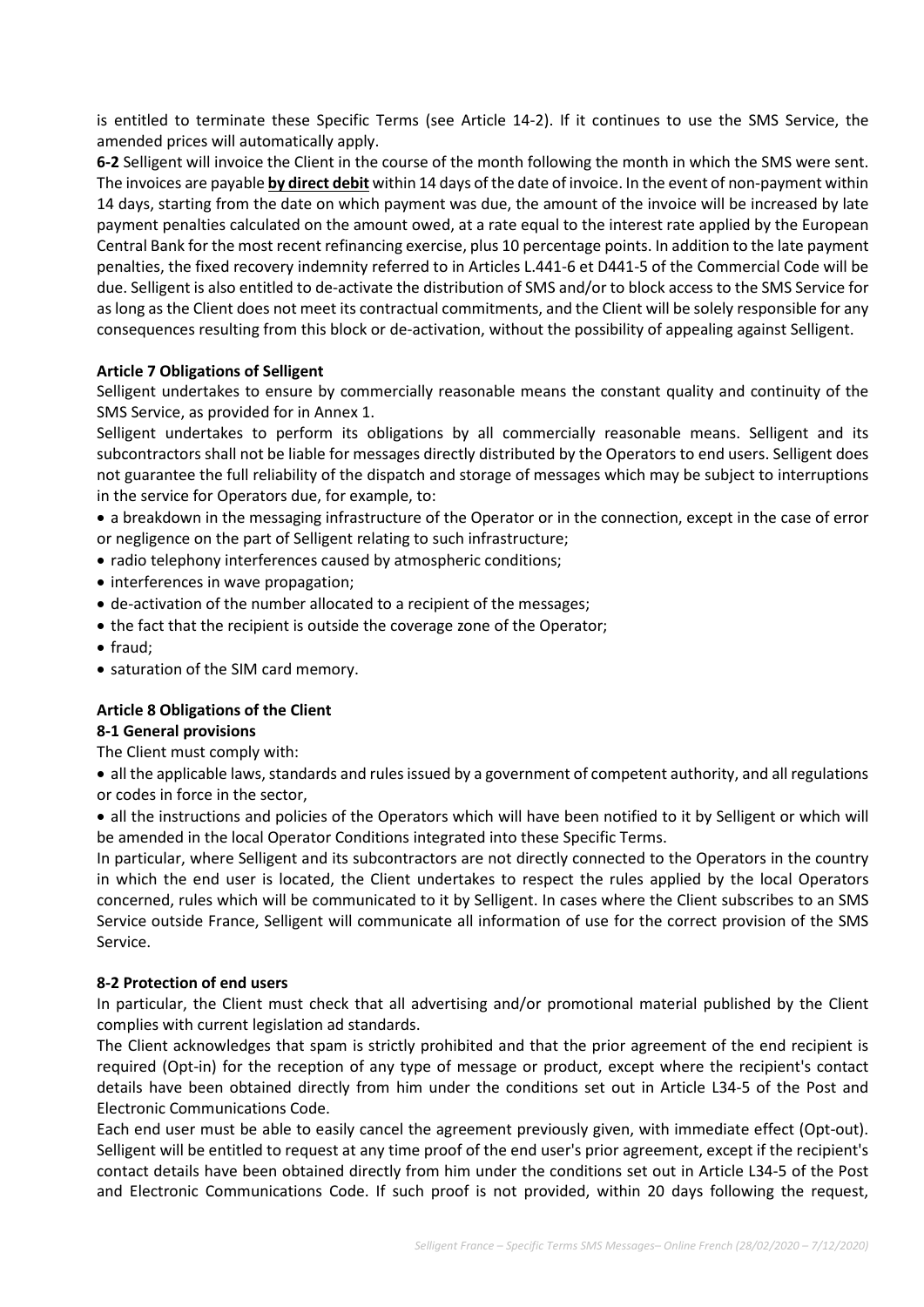Selligent will be entitled to suspend the SMS Service provisionally, or to terminate these Specific Terms with immediate effect.

#### **8-3 Content of the messages**:

Any Client wishing to send SMS messages from or to other EU Member States or non-member countries must check that:

• the content of all the messages complies with the legal and regulatory provisions of the country. The Client must not handle any messages of a violent or pornographic nature or of any other nature which may be considered as contrary to public order.

• any obligation to communicate or prior authorisation possibly required concerning the transfer and processing of nominative information has been respected vis-a-vis the national authorities responsible for the protection, processing and circulation of personal data and for the protection of private life in the telecommunications and electronics sector in each geographical distribution and reception zone for the messages in question.

• The content of the messages does not infringe the intellectual property rights of one of the Parties or of any third party.

The Client acknowledges and accepts that the supply of certain SMS Services may be subject to regulatory authorisation of the Operators concerned, in particular with regard to marketing messages (where necessary, Selligent undertakes to inform the Client).

#### **Article 9 Confidentiality**

Each of the Parties must protect confidentiality and avoid disclosing the confidential information of the disclosing party with the same degree of caution as they would practice with their own confidential information and, in any case, with all reasonably necessary caution. For as long as the confidential information is not made public in accordance with these Specific Terms, the confidentiality obligation shall remain in force.

The term '**Confidential Information'** refers to all provisions of these Specific Terms, the written information exchanged by the Parties, before and/or after the signing of the Order Form for the SMS Message Service concerning the negotiations between the Parties for the supply of services of any other information concerning the activity of one of the Parties – whether or not it has been marked or designated in any other manner as being confidential. Each of the Parties undertakes not to use the confidential information of the disclosing party outside the framework of these Specific Terms and of the uses authorised by that party for their duration.

Each of the Parties receiving confidential information from the other Party acknowledges that such information shall under all circumstances remain the property of the Party which communicated it.

The communication of confidential information is authorised only for the benefit of legal representatives, agents, suppliers, providers or subcontractors of the Parties provided that they need such information to perform the tasks expected of them.

The Parties undertake to inform persons to which the information is transmitted of its confidential nature.

They also undertake to have any suppliers, providers or subcontractors sign a confidentiality commitment under conditions similar to those to which they hereby subscribe, given that the Parties are guarantors for compliance with this confidentiality obligation by the persons referred to in this paragraph.

The obligations above do not apply to the confidential information which: (a) move into the public domain by any means other than an infringement committed by the recipient Party; (b) is usually communicated by the disclosing party to third parties without any restriction on its communication; (c) the recipient party has received from a third party without this disclosure having been in violation of a confidentiality obligation or restriction concerning its communication; (d) was in the possession of the recipient party before it was communicated by the other party, with the recipient party able to prove this; (e) was developed independently by the staff of the recipient party, with no access to the similar confidential information obtained from the other party; or (f) must be revealed following an ordinance or request from a judicial, government or regulatory authority as part of an action, suit, procedure, complaint or any other means under applicable legislation, given that the disclosing party must first inform the other party as soon as possible of the communication request in order to allow it to ask for safeguard measures to protect the confidentiality of the information concerned.

#### **Article 10 Intellectual property**

Unless otherwise provided, these Specific Terms do not grant or imply a licence, licence authorisation or authorisation to transfer any intellectual property rights between the parties.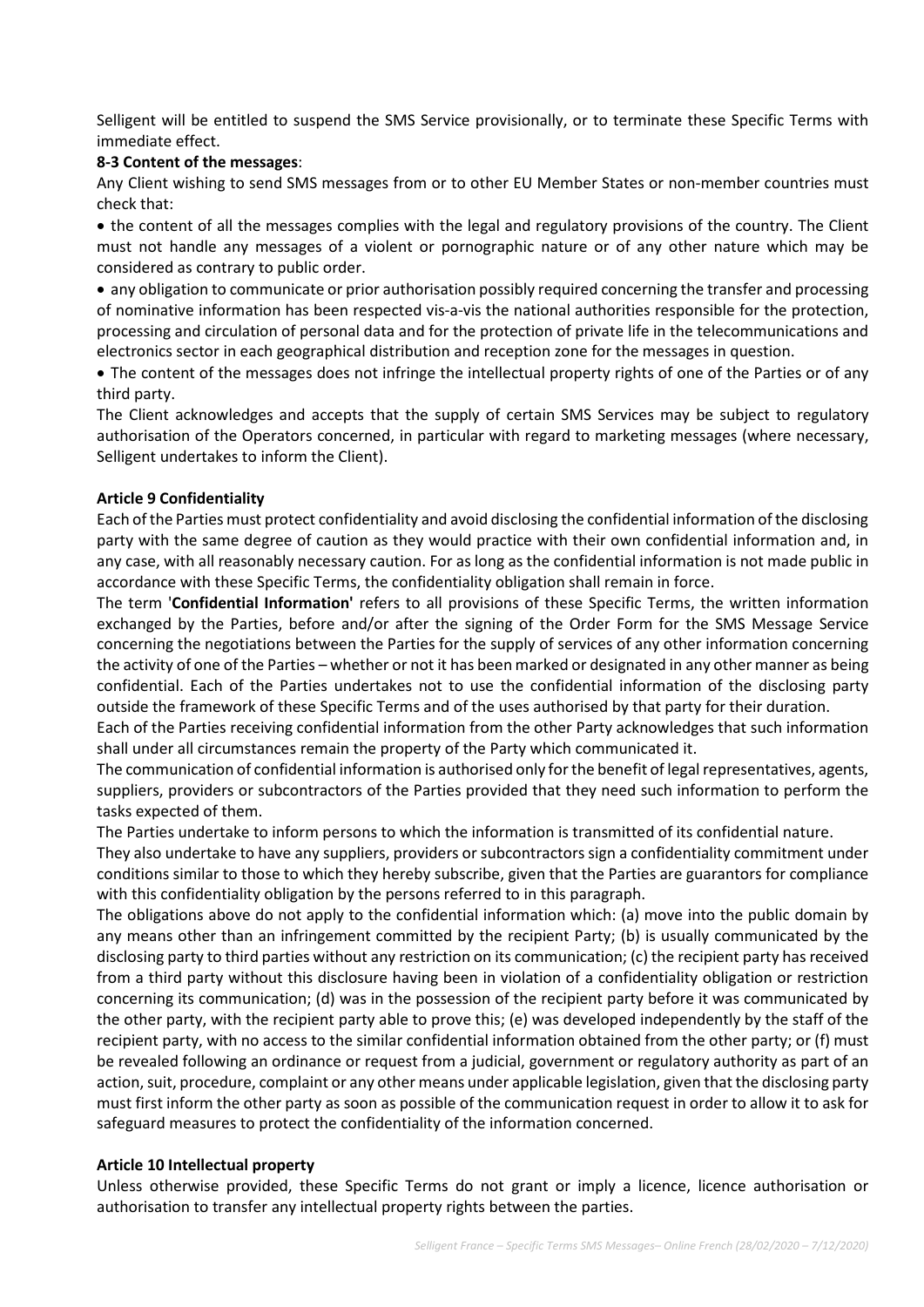### **Article 11 Usage Licence**

The Platform and SMS Service were developed and protected by Selligent and its subcontractor SO MOBILE. Any sub-licence granted to the Client by Selligent for software and/or an application included in the SMS Service shall be limited to use of the services in accordance with these Specific Terms.

Selligent uses software and other security devices to protect the SMS Service from malware. This guarantee does not mean that the SMS Service is constantly guaranteed, fully free of malware.

The Client will strictly follow the instructions and recommendations of Selligent for the use of the SMS Service. It will not circumvent authentication by the user or the security of the SMS Service or of any other host, network or related account. The Client is the sole party responsible for the use it makes of the SMS Service and Selligent cannot be held responsible for the content of the information in the SMS Service.

The Client undertakes:

• not to disassemble or decompile the SMS Service or any of its components, attempt to undertake reverse engineering or to discover its source codes by any means;

• not to develop software packages or a service by copying the characteristics of the Service;

• not to use the SMS Service in an abusive manner (or in any way which would overburden or damage the SMS Service or undermine its smooth functioning) or which has an unfavourable influence on the use of the SMS Service by other clients of Selligent;

• not to transfer the (benefit of the) Specific Terms to any third party without the prior written authorisation of Selligent;

• not to become involved in any form of distribution of the SMS Service whatsoever;

• not to help or authorise any third party to perform one of the operations referred to in the previous paragraphs.

#### **Article 12 Duration**

These Specific Terms are concluded for the duration of the Contract and will be renewed in accordance with the terms of the Contract.

These Specific Terms shall enter into force on the date of signature by the two Parties of the Order Form for the SMS Message Services.

#### **Article 13 Suspension**

Selligent reserves the right to immediately (partially) suspend the SMS Service at its discretion by informing the Client in the following cases: (i) in the event of a specific request by an Operator or (ii) in the event of total or partial non-compliance by the Client with these Specific Terms or with the provisions specific to the sending of SMS to end users, or (iii) in the event of non-compliance by the Client with the rules set out by the Operators, or (iv) in the event of use of the SMS Service by the Client likely to compromise the normal functioning of the SMS Service or of complaints concerning the SMS Service used by the Client which may disturb public order or contravene French laws and regulations and which cause prejudice to Selligent and its subcontractors or (v) in the event of suspension of the contract between Selligent and its subcontractor SO MOBILE, regardless of the reason. Selligent must inform the Client of such suspension as quickly as possible, indicating the grounds. Selligent shall authorise renewed access for the Client to the SMS Service once the cause for the suspension has been corrected or removed.

#### **Article 14 Early termination**

**14-1** Selligent reserves the right to terminate completely or in part (e.g. on one operator or country) the connection offered to the Client and/or these Specific Terms after prior notification sent to the Client in the event of 1) withdrawal of a connection of the subcontractor SO MOBILE by an Operator, or 2) cancellation of authorisation granted to the Client by an Operator for use of its network or portal, or 3) withdrawal by the Operators, or the local authorities or regulatory authorities of service numbers attributed to the subcontractor SO MOBILE, or 4) infringement by the Client of one of the clauses of these Specific Terms, or 5) complaints concerning problems encountered with the SMS Service of the Client as defined in Article 13 or 6) termination of the contract between Selligent and its subcontractor SO MOBILE, regardless of the reason. Termination may take effect immediately or, where appropriate, on the date indicated in the notification.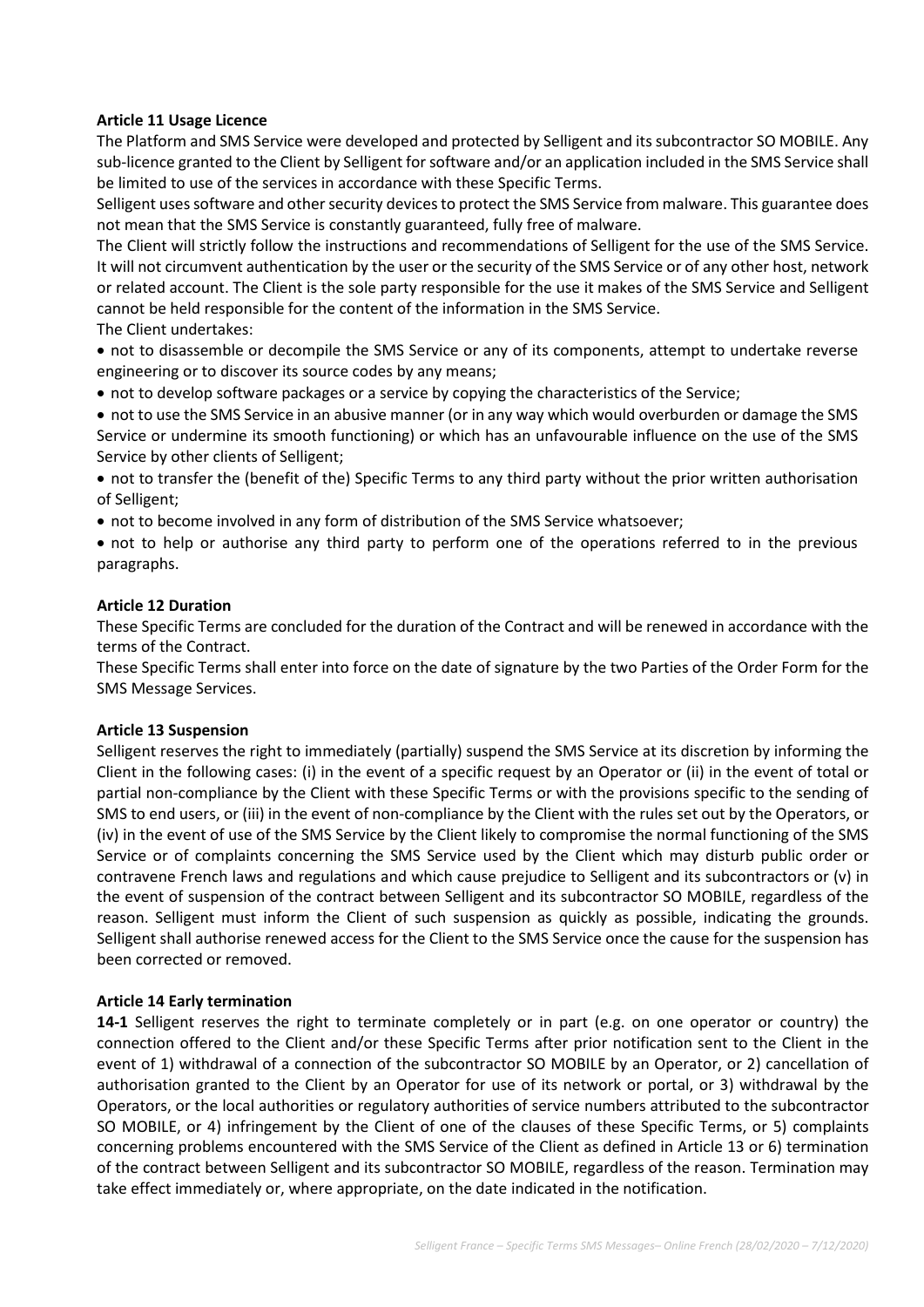In the event of a warning addressed by Selligent to the Client following default of payment concerning these Specific Terms, if the Client does not remedy this situation within eight (8) days from the date of the warning, Selligent will be entitled to terminate the SMS Message Service with immediate effect.

**14-2** The Client will be entitled to terminate, fully or in part, the SMS Message Service, 1) in the event of a change to the price policy imposed by one or more Operators or proposed by Selligent for SMS, a change refused by the Client, within five (5) days from the date of notification of the change sent by Selligent 2) in the event of withdrawal by the Operators, or the local or regulatory authorities of the service numbers attributed to the subcontractor SO MOBILE of Selligent. Termination will take effect two weeks after this notification of termination sent by the Client (to avoid any misunderstanding, if the Client continues to use the SMS Service during the termination period, the amended prices will possibly apply depending on their date of entry into force).

In the event of a warning addressed by the Client to Selligent following a violation of these Specific Terms, if Selligent does not remedy the violation within thirty (30) days from the date of warning, the Client will be entitled to terminate the SMS Message Service with immediate effect.

**14-3** In the event of termination of the SMS Message Service, independently of the date and of the Party requesting termination, payment for current monthly traffic and other monthly charges not yet due for other services provided by Selligent will become immediately due and payable by Selligent, without prejudice to the other provisions of the Contract.

#### **Article 15 Guarantees**

**15-1** The Client declares and guarantees to Selligent and its subcontractor SO MOBILE that (i) it possesses and has obtained the licence for all the intellectual property rights relating to the content in the SMS Service; (ii) it will not commit any acts which may cause prejudice to the right to privacy or to intellectual property of third parties; (iii) it will respect all the laws and regulations of any competent authority with jurisdiction over implementation of these Specific Terms; (iv) it will not commit any act or omission which may undermine the intellectual property rights of Selligent and its subcontractor SO MOBILE.

In the interests of clarity, payment of the royalties generated by the intellectual property rights for content will be the exclusive responsibility of the Client vis-à-vis holders of intellectual property rights, irrespective of their nature, as for any payment due to third parties and resulting from the exercise of ancillary rights and rights to privacy.

**15-2** Selligent guarantees to the Client that it has the right to conclude these Specific Terms and to grant the licences provided for herein.

Selligent will ensure the defence of the Client against legal proceedings initiated by any third party against it, claiming that the use of the SMS Service by the Client, in accordance with the provisions of these Specific Terms, constitutes an infringement or misuse of a patent claim, copyright or right to commercial secrecy, and Selligent will pay the damages (or the amount of any settlement accepted by Selligent) which the Client will be finally required to pay as a result of the legal proceedings. This obligation on Selligent will not apply if the presumed infringement or misuse results from use of the SMS Service in relation with any other platform or any other product or service, activities or the use without licence of the SMS Service in violation of these Specific Terms. Nor will this obligation on Selligent apply if the Client does not inform Selligent in writing and in due time of a dispute of this type. However, the lack of information or late information from the Client does not exempt Selligent from its obligations resulting from this article, except where Selligent suffers prejudice because the Client has not informed it or informed it late. Selligent is authorised to fully ensure the defence and any other settlement of the dispute when this settlement does not involve a financial obligation or obligation to recognise liability imposed on the Client. If the Client rejects the defence offered by Selligent, or does not cede total control of the defence to the lawyer appointed by Selligent, the Client releases Selligent from the obligations of this article. The Client must cooperate reasonably during the defence of such proceedings and may be represented, at its expense, by a lawyer reasonably suitable for Selligent. Selligent explicitly reserves the right to discontinue such defence to any legal proceedings where the SMS Service is no longer accused of infringement or misuse, or is declared not guilty of an infringement or misuse of the rights of third parties. Selligent may settle any dispute by replacing the SMS Service with acceptable services which are equivalent in substance. The Client will take no actions in response to an infringement or misuse, or a presumed infringement or misuse of the SMS Service, which would undermine the rights of Selligent.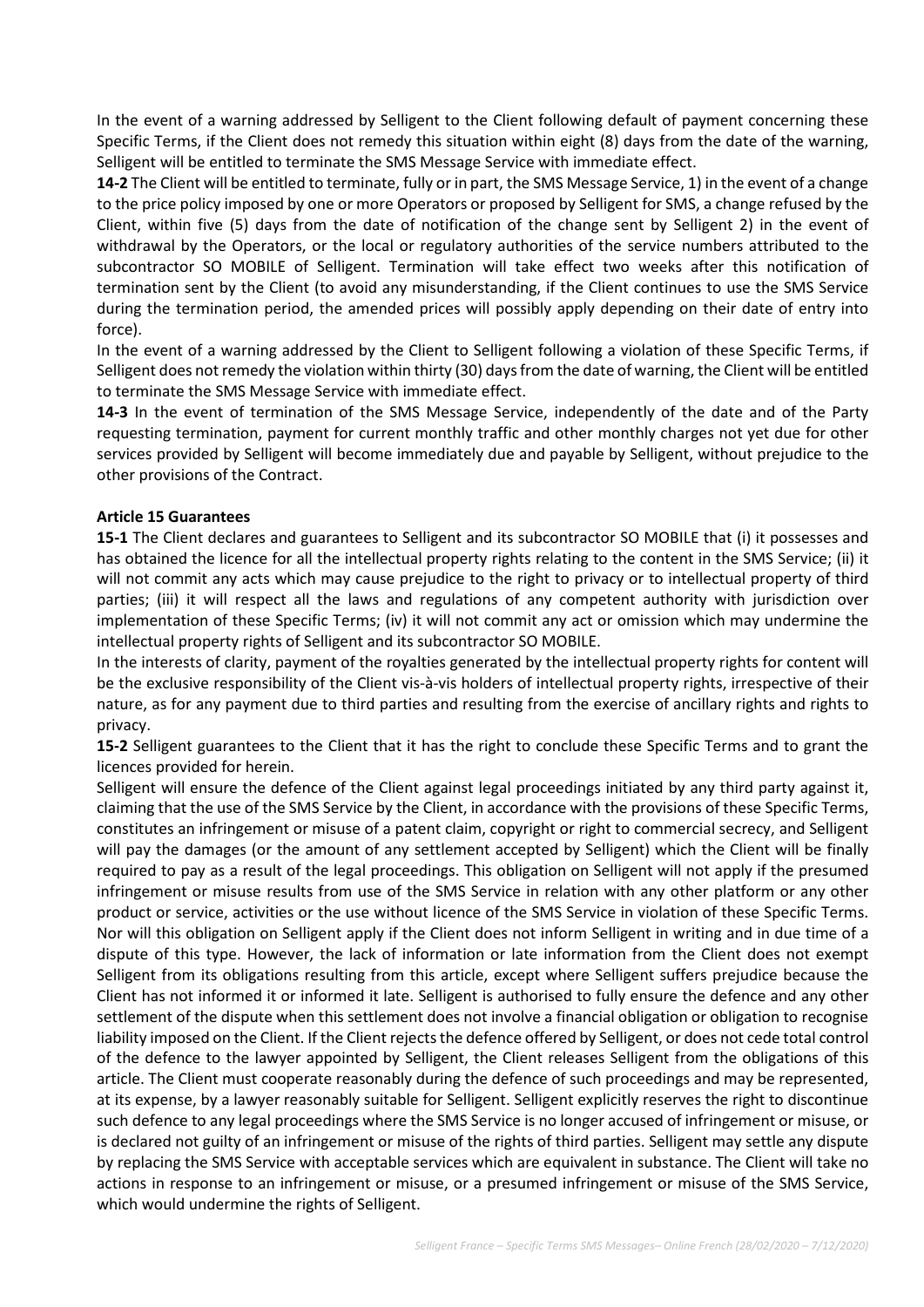Where an action within the meaning of this article is brought or, in the reasonable opinion of Selligent, is likely to be brought, Selligent may, at its discretion and expense: (i) obtain for the Client the right to continue to use the SMS Service in accordance with the provisions of these Specific terms, or (ii) replace or modify the SMS Service so as to correct the infringement without significantly reducing the functions. If the above possibilities cannot reasonably be implemented, Selligent may terminate the SMS Message Service.

The provisions of this article detail the sole, exclusive and full responsibility of Selligent and its licensors and suppliers vis-à-vis the Client and constitute the sole recourse of the Client with respect to an infringement or illicit appropriation of the intellectual property rights of a third party.

# **Article 16 Liability – Indemnities**

# **16-1 Indemnities**

The Client shall release Selligent and its subcontractor SO MOBILE from all liability in the event of a complaint filed by third parties against Selligent and SO MOBILE which results from the use of the SMS Service by the Client. The Client shall release from all liability Selligent, SO MOBILE, their associated companies, their directors, managers and employees for any complaint, action, charge, expense (including lawyer fees), loss, damage, fine, all monetary damages or any claim from and/or incurred by Selligent and/or SO MOBILE or against/by any third party following use by the Client of the SMS Service SMS, for an infringement by the Client of these Specific Terms, an effective or presumed violation of the intellectual property rights of Selligent and/or SO MOBILE or an infringement by the Client of any law or right of third parties resulting from the use by the Client of the SMS Service.

In particular, the Client must reimburse Selligent and SO MOBILE for all damages such as, in particular, indemnities, fines, charges, expenses, claims, legal fees, penalties, damages and interest due in the event of breach of the Operators' rules.

#### **16-2 Limitation of liability**

In addition to the limitations and exclusions from liability under the Contract, Selligent excludes all liability visà-vis the Client and/or end users following:

• termination or suspension of the SMS Service, which would be effective under these Specific Terms;

• any damage suffered or incurred by the Client following the supply or interruption of supply of any SMS Service;

• any imprecise information sent to it by the Client concerning validation of the SMS Service of the Client by Operators;

• any abusive use and/or unauthorised disclosure of any identifier/password or secondary identifier/password, and in general any abusive use by the Client committed by the Client or by a third party on behalf of the Client, or outside the perimeter of the Client, including among other things, hacking, spy programmes and intrusion on the platforms of Selligent and SO MOBILE or into the IT systems of the Client, including the hosting centres on which the platforms of Selligent and SO MOBILE are hosted.

#### **Article 17 Force Majeure**

None of the Parties shall be held liability vis-à-vis the other Party for any delays or failure to implement these Specific Terms due to causes independent of their will including, among other things, governmental restrictions, legislation on currency or on the market, strikes, war, measures taken by the civil or military authorities, sabotage, operator network problems and/or host centre network problems, electricity cuts, epidemics, floods, earthquakes, fires, other natural catastrophes or any other circumstance, event or situation independent of the will of the Parties. In this case, the Parties agree to make every effort to provide a solution for the delay or nonimplementation.

In order to enforce the provisions of this article, the Party invoking Force Majeure must inform the other Party in writing within five (5) working days of the occurrence.

Where the situation of Force Majeure continues for an uninterrupted period of more than two (2) months, the SMS Message Service may be terminated by one of the Parties with written notice of fourteen (14) calendar days, sent to the other Party.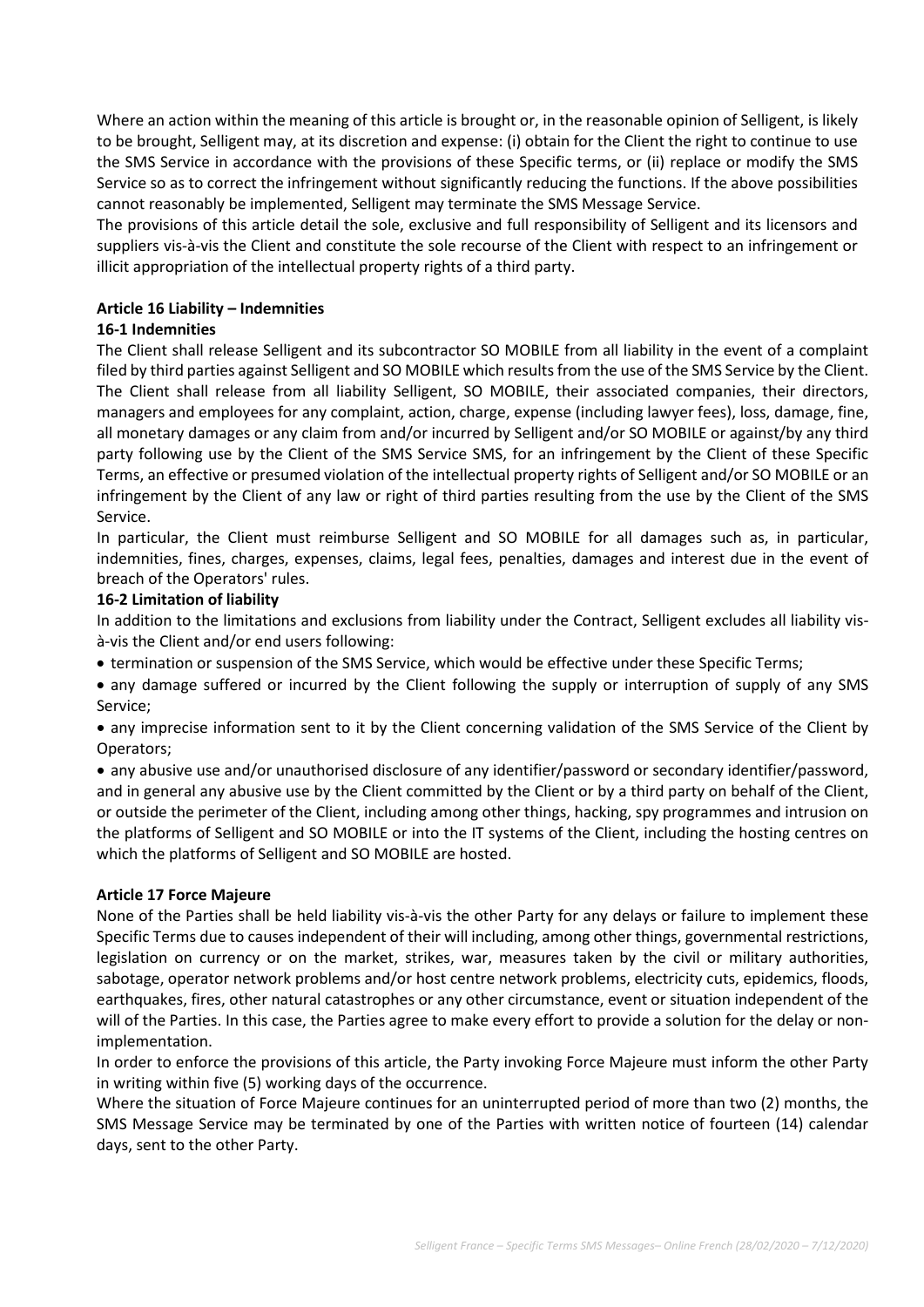# **Annex 1 - Contract on the Level of Service & Assistance by Selligent for the SMS Message Service**

# **Introduction**

The purpose of this SLA is to define the level of service to be achieved by Selligent and the way in which to measure it for the SMS Service, governed by the provisions of the Contract on the level of service and assistance concluded between the parties.

Management of third-party content which does not depend on Selligent is explicitly excluded from the SMS Service provided by Selligent.

The levels of service of the SMS Service are described in Section 1. Section 2 describes the levels of service, availability and channels of the Selligent assistance team.

#### **Definitions**

• **Planned maintenance** is defined by interventions scheduled on the Platform.

• The **RPO** (Recovery Point Objective) describes the acceptable quantity of data loss measured in hours or minutes after a critical failure.

• The **MTPD** (Maximum Tolerable Period of Disruption) is the time period after which a business process must be restored to a specific service level following an interruption.

# Client Commitments

The Client understands that:

• The SLA shall apply only to the SMS Service made available to the Client. Selligent is not responsible for the configuration or correction of third-party software, or for equipment or communication. Selligent will not be required to provide assistance if this is made necessary following (a) negligence or poor use by the Client, (b) an amendment to the SMS Service by the Client or by a third party other than Selligent without the prior consent of Selligent, or (c) an infringement of these Specific Terms.

• Selligent shall make every effort to provide a solution or circumvention to the problem, within the deadline provided for in these Specific Terms. The obligations of Selligent concerning assistance constitute an obligation of means, and not a performance obligation.

• In the context of assistance, Selligent reserves the right to choose, assign or reassign its staff to the Client and also to subcontract the services partially or in full to qualified staff. The persons providing services on behalf of Selligent shall remain free to provide to third parties services similar to those which are subject to these Specific Terms.

#### **Exclusions**

The SLA shall not apply where the service levels are not respected owing to:

• factors outside the reasonable control of Selligent, in the event of *force majeure*;

• the inappropriate use of the SMS Service (i.e. use which does not comply with the documentation and/or provisions of these Specific Terms);

- a denial of service attack (DOS);
- actions taken with the explicit intention of creating a stoppage time (e.g. during an audit or evaluation of performance);
- any other factor referred to in these Specific Terms.

#### Escalation process

Any problem which may not be resolved by the normal assistance procedure must be escalated by e-mail to the Support Manager responsible for the Selligent assistance team. If this escalation does not result in a satisfactory response, the problem must be escalated to the Account Manager of the Client.

#### Levels of Service

#### **(A) Level of availability**

Objective of the level of availability = 97%.

This level of availability does not take account of the events detailed below: